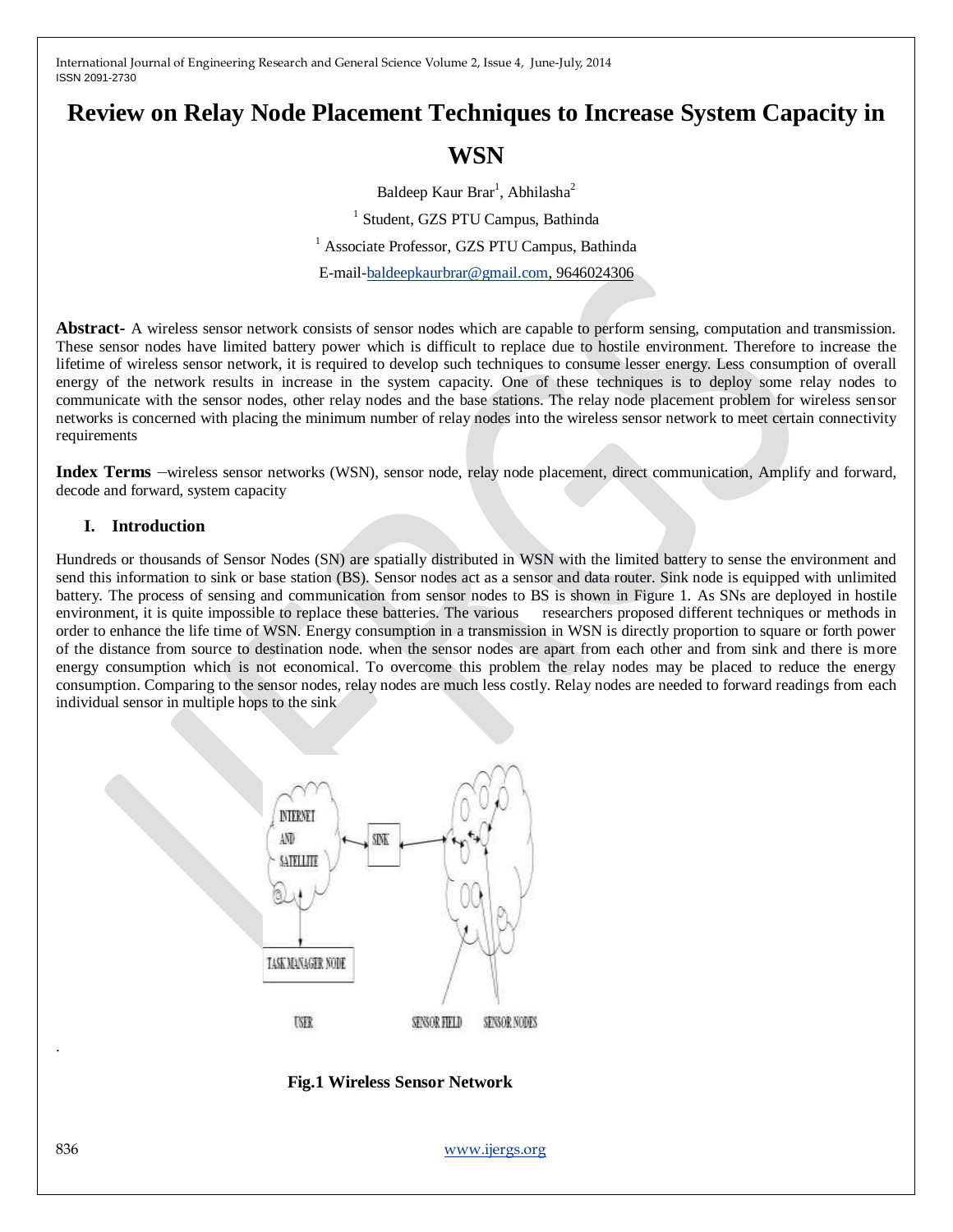Relay node works like a repeater that amplifies the signal and forward to sink. Relay node job is only to relay data generated by other sensor nodes, without sensing the environment. Relay node can remove burden from the overloaded nodes. Relay node main task is to communicate with the sensor nodes and with other relay nodes. The placement of relay node plays a critical role in the system performance. One or more relay nodes can be placed between the sensor nodes and sink depending upon the situation. When the distance between the sensor node and sink is greater than the transmission range means sensor node cannot send data directly to the sink then there is need for relay node placement.



## **Figure 2: Showing Relay Node position with source and Sink**

 The deployment of relay nodes in sensor networks has been proposed for maximizing the network lifetime, energy-efficient data gathering to increase the system capacity, load-balanced data gathering as well as making the network fault tolerant, less energy consumption as energy conservation is directly related to the lifetime of sensor networks. *Relaying* will be especially beneficial when there is no line-of-sight path between the source and the destination. **Figure 3** shows the basic functionality of relay node. For enhancement of lifetime of the network, many researchers have presented many relay node placement techniques. In this pa per a survey of relay placement techniques is presented.



## **Exiting Techniques**

Wireless networks support relay-based communication, in which a well-placed relay node receive a message from a source node, amplify it, and forward it to its destination node as shown in **Figure 4.** This will result in performance gains for end-users. *Relaying* will be especially beneficial in cases when there is no line-of-sight path between the source and the destination. Relay node act like an intermediate between sender and receiver.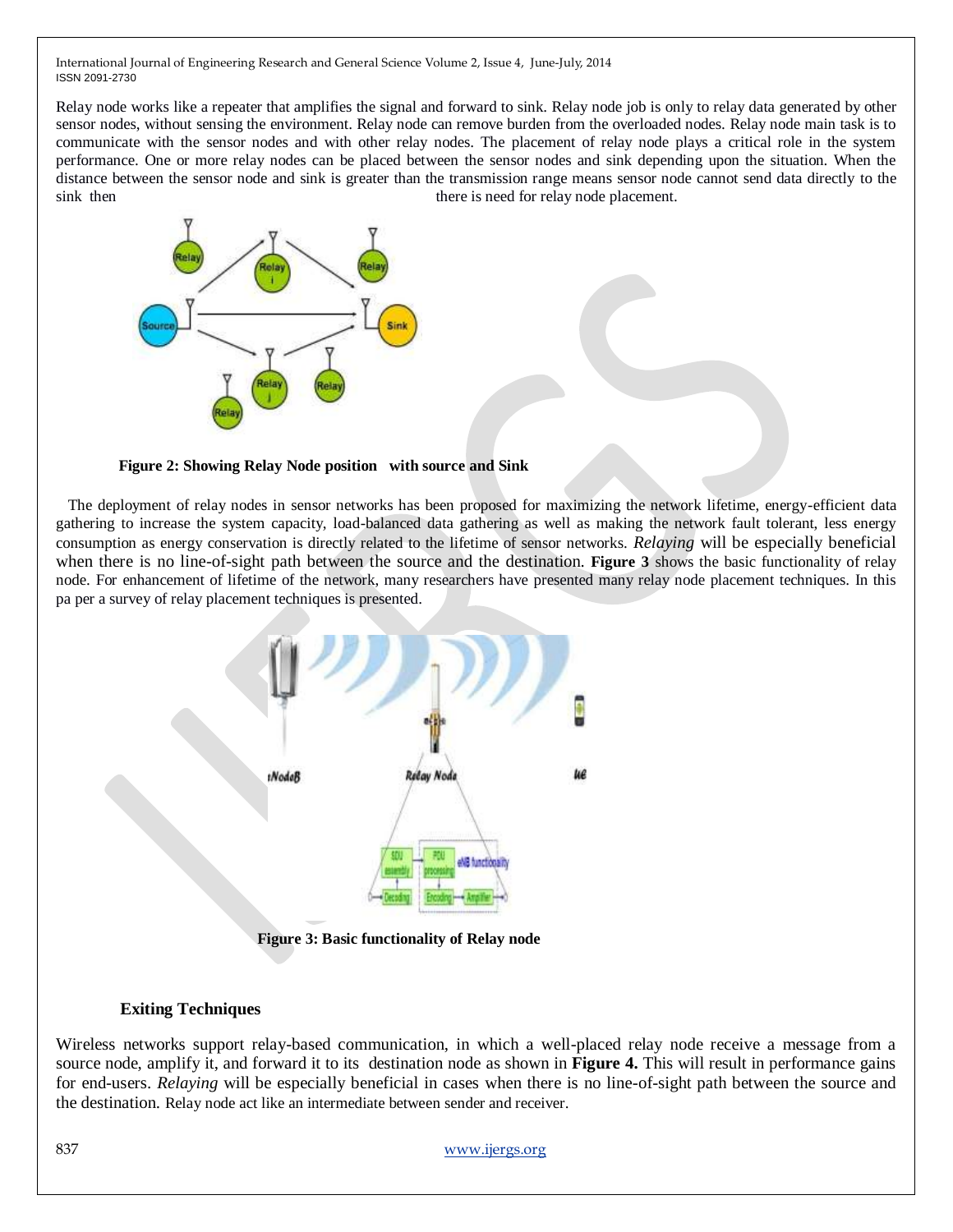**Bredin et al.** [9] extended the relay node placement problem to the case of k-connectivity, instead of the 1-connectivity, that is the problem of deploying relay nodes to provide desired fault tolerance through multipath connectivity (k-connectivity) between all sensor nodes in WSN and presented the polynomial time O (1)-approximation algorithms for any of fixed k.



**Figure 4: Show relay with sender and receiver**

**In [10], Kashyap** et al. presented a 10-approximation algorithm ensuring 2-connectivity. In this assume that the transmission range of the relay nodes is the same as that of sensor nodes such that relay nodes can send the data at the same rate as the sensor node.

In [11], Lloyd and Xue refer to the case where relay nodes have transmission range greater than the transmission range of sensor nodes. There is need for the relay nodes because sensor nodes cannot directly transfer the data to sink due to their less transmission range.

**MIMO Relay Channels:** SISO relay channels are those channels where each terminal employs a single antenna. Under this type of setup, though, there are many channel conditions where the relay may not be able to assist the source in its transmission. For example, the minimum of the source-relay and relay-sink channel gains may be less than the sourcesink channel gain. To avoid this issue by considering MIMO relay channels, where each terminal employs multiple antennas. MIMO relay channels introduce additional degrees of freedom that allow for partial cooperation between the transmitter and the relay. Under this setup, one can exploit the multiple antennas at the source node and the relay node to perform more sophisticated encoding and decoding schemes, which will lead to improved performance.

## **1. The More Relay Nodes, the More Energy Efficient?**

It is not possible to greatly reduce the energy consumption by increasing the number of relay nodes. Slightly increasing the number of relay nodes can significantly reduce energy consumption. On the contrary, blindly adding the relay nodes does not necessarily improve the energy efficiency when the number of relay nodes exceeds a certain threshold. Zhu et. al. has proved it in 2009[1].

**1. Relay Node Placement Techniques:-** For the proper placement of relay nodes different researchers gave different techniques which are discussed as follows:-

**1) Minimum-energy transmission model**: In the minimum-energy transmission model, nodes located closer to the base station need to relay data at much higher rate than the nodes located further away from the base station. This uneven energy dissipation among the nodes may lead to the faster death of the burdened nodes, assuming that initial energy provisioning for all nodes are equal. Such death of some nodes due to the unbalanced energy dissipation may cause an undesirable effect on the functionality of the sensor networks, as the dead nodes will neither be able to perform the sensing nor the routing. This may even cause the network to lose its usefulness. This problem has been addressed to optimally balance the energy dissipation among all nodes in a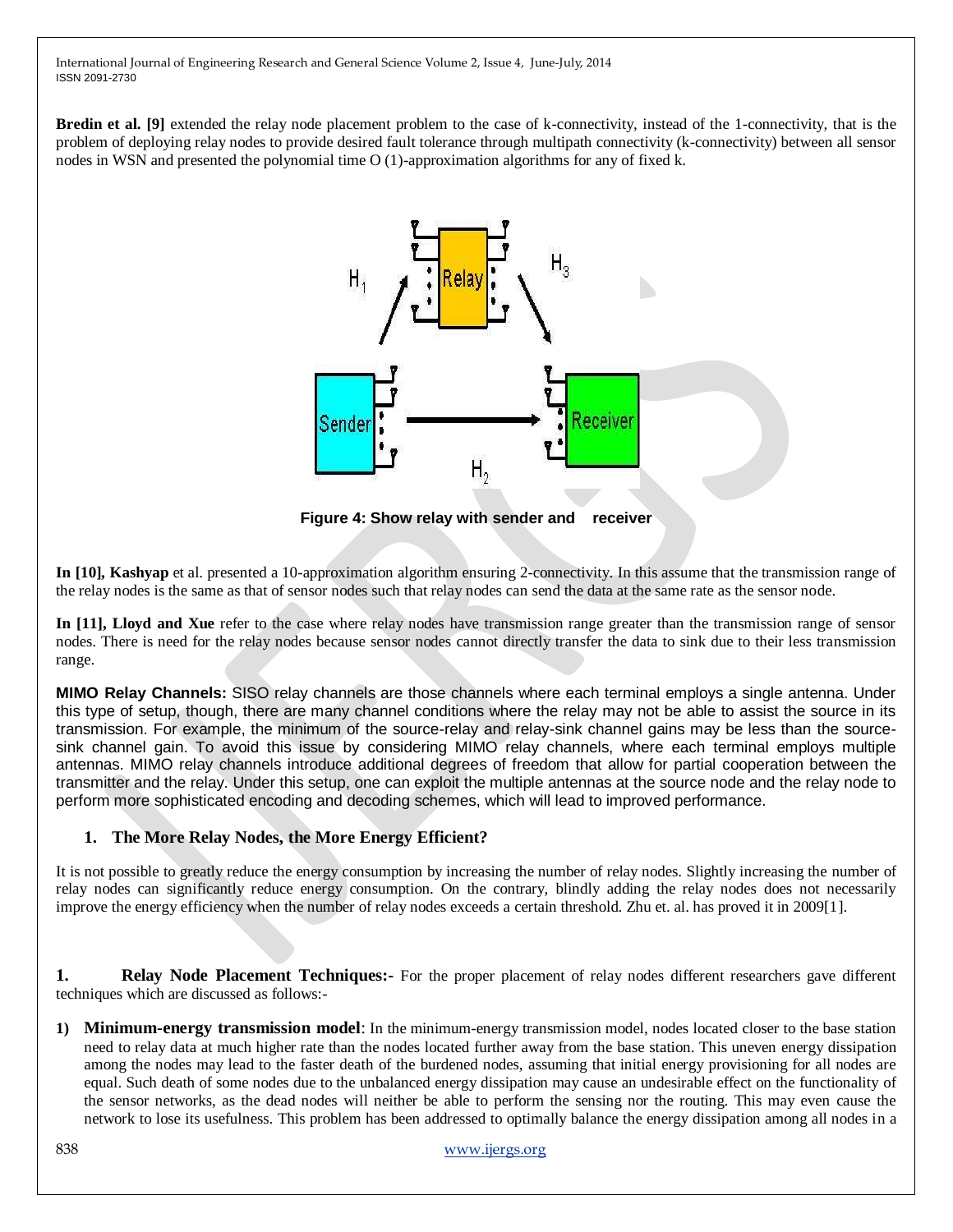sensor network. To solve the problem of balancing of energy dissipation in the network, relay nodes can be placed in the transmission path of longer distances. Star, Steiner Minimum Tree (SMT-11) is the two techniques used for optimal relay node placement**.**

- **1.1 STAR Technique:**  In this technique sensor node and sink are in line of sight so as to reduce the energy consumption as energy consumption is directly proportional to the distance. When distance increases between sensor nodes and sink, more energy will be consumed. A Star topology is the most efficient structure for minimising the distance between sensor nodes and sink. In this technique each of the sensor nodes has to send data to the sink means all the sensor nodes sends its own data directly to the sink. Relay nodes are placed in a straight line between each of the sensor node and sink.
- **1.2 SMT-II (Steiner Minimum Tree):-** The minimum number of relay nodes needed to maintain the network connectivity. This has been modelled as the Steiner Minimum Tree. One can show a transmission structure SMT, which connect the entire sensor network using the approximate minimum number of relay node, such that every node can send their data directly, one hope or more than one hope. The general idea is to start with an initial structure generated from SMT and then gradually adding the remaining relay nodes in such a way so as to reduce the average energy consumption of the network and increase the system capacity.





SMT will provide a transmission structure that requires the minimum number of relay nodes at the price of very high energy consumption. So to avoid this there is need for SMT-II algorithm that will provide an energy efficient relay node placement and the transmission structure with the limited number of available relay nodes. In this technique take search radius to divide the sensor and relay nodes into different distance levels depending on their distance from the sink. If after doing this placement of relay nodes still there are relay nodes available, then increment the search radius. Divide the nodes into new distance levels and repeat the procedure again. This process will stop until all the relay nodes are placed or all the sensor nodes have the same distance levels.

**2.2 Hierarchical Architectures**: - in this architecture each sensor node belongs to only one cluster and the relay node act as cluster head. Each sensor nodes sends data to the respective cluster-head node. The cluster-head nodes, on the other hand bear much more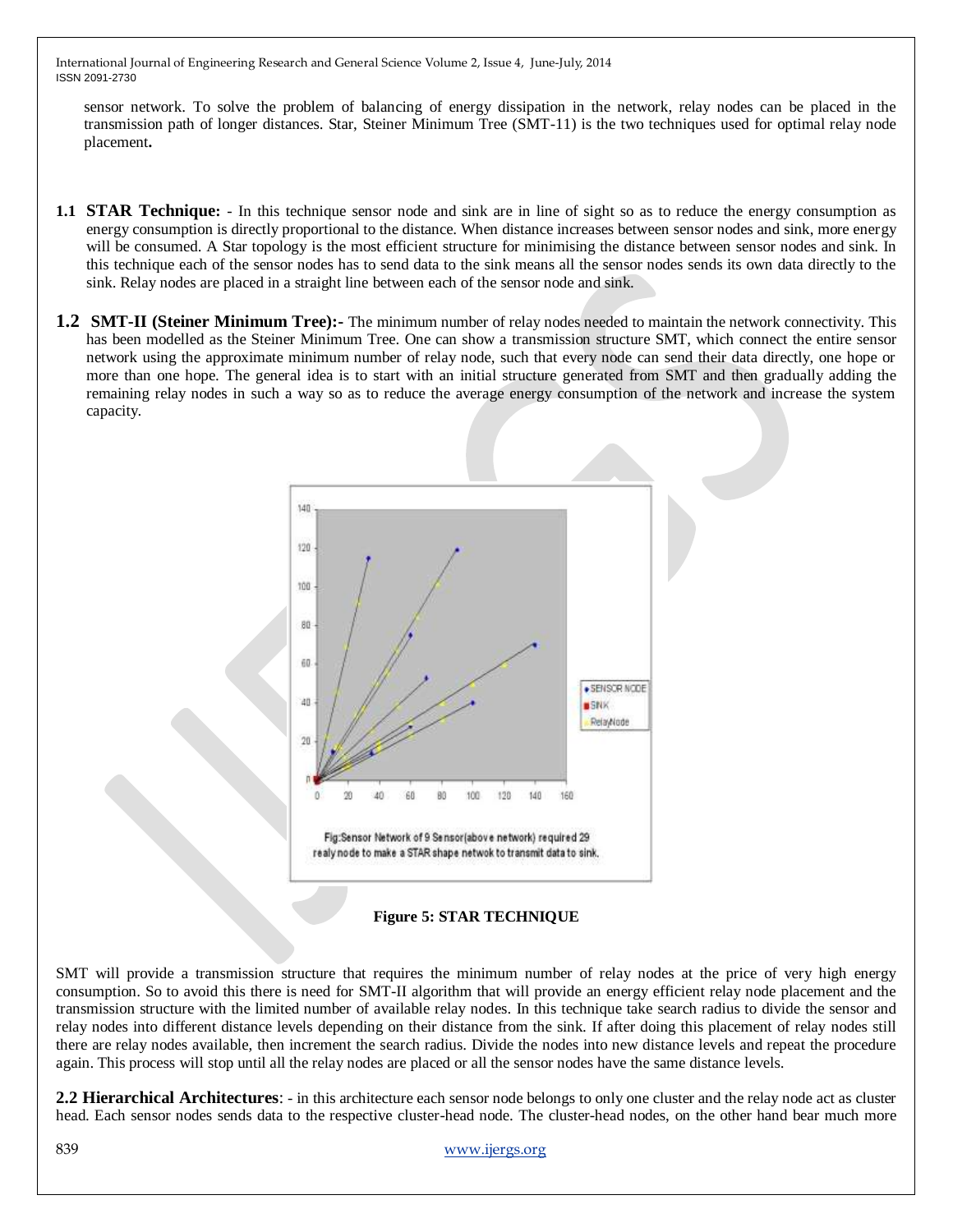responsibilities, e.g. data gathering, data aggregation and routing. These nodes may form networks among themselves and forward the data, gathered from its own cluster as well as from other cluster heads, towards the base station, using multi-hop paths. There are many schemes for the relay node placement in hierarchical architecture. One of these is cluster string topology  $\lceil \cdot \rceil$ . In this technique n relay nodes are divided into y clusters uniformly between source and sink as shown in figure 6.



## **Figure 6: Cluster string topology**

Assign one node in the left most clusters to be a source. To minimise the interference, any node in one cluster is only within communication range of the next immediate cluster/sink such that

## *x/d-1<=y<2x/d-1*

Where x is the distance between source to sink and d is the distance between two adjacent cluster heads.

**3. Single Tier Relay node placement: -** in this sensor node sends the information to relay node or base station and both relay nodes and sensor nodes participate in forwarding of received packets.

**4. Two Tier Relay node placement: -**In this architecture relay nodes are added to overcome the problem of long distance communication between the base station and edge nodes. To specify relay node placement and mapping from edge nodes to relay nodes, one method is developed named binary integer programming (BIP). This is a three step recursive process.

- 1. Based upon the location of relay node, calculate power for each relay node to maximize its capability.
- 2. Make optimal relay routing table using BIP which provides mapping from edge nodes to the relay nodes.
- 3. Update each relay node position using clustering method.

## **Conclusion**

In this paper, techniques for proper placement of relay nodes between source and destination pairs so as to decrease the energy consumption, increase link capacity and to increase the system capacity has been discussed. We have discussed various techniques for optimal placement of relay node which includes minimum energy transmission model, Star Technique, Steiner Minimum Tree (SMT-II), hierarchical architecture etc.

#### **References**

- **[1]** Ying Zhu and Qi Han" The More Relay Nodes, the More Energy Efficient?" A research paper form University of Electronic Science and Technology in China and Colorado School of Mines Golden, CO, USA
- **[2]** [C.K. Lo,](http://www.ece.utexas.edu/~clo) [R.W. Heath, Jr.,](http://www.profheath.org/) and [S.Vishwanath,](http://www.ece.utexas.edu/~sriram) "The Impact of Channel Feedback on "opportunistic Relay Selection for Hybrid-ARQ in Wireless Networks," submitted to the *IEEE Trans. Veh. Technol.*, June 2007